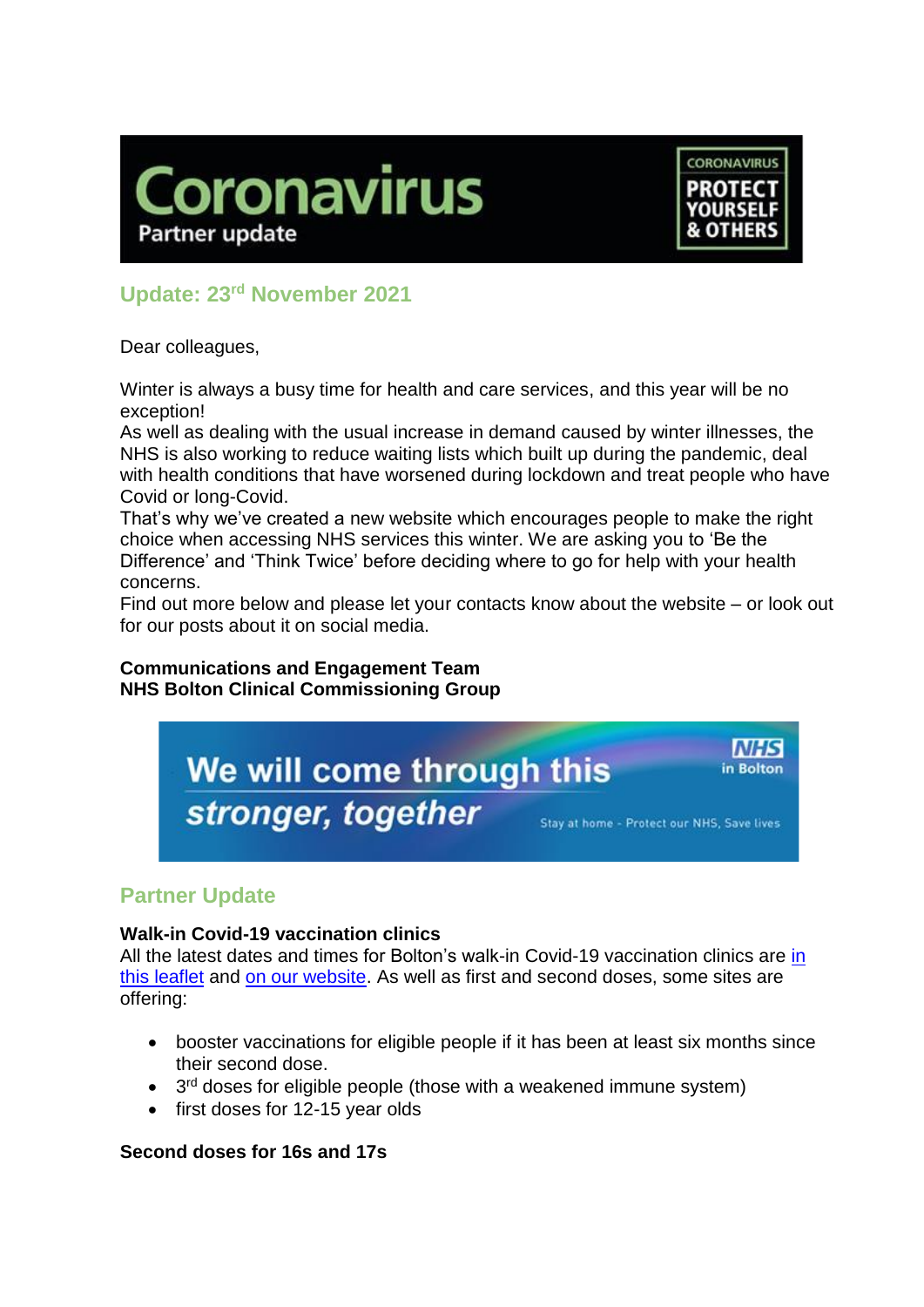Teenagers aged 16 and 17 can now get a second dose of the Covid-19 vaccine if it's been at least 12 weeks since their first.

They can book an appointment on the [National Booking Service](https://www.nhs.uk/conditions/coronavirus-covid-19/coronavirus-vaccination/book-coronavirus-vaccination/book-or-manage-a-1st-or-2nd-dose-of-the-coronavirus-covid-19-vaccination/) or by calling 119 if they don't have internet access. Alternatively, they can attend a walk-in vaccination clinic or wait to be contacted by their GP surgery and book an appointment with them.

#### **Boosters extended**

Covid-19 booster jabs are now being offered to over-40s if it's been at least six months since their second dose.

Again, eligible people can [book an appointment online](https://www.nhs.uk/conditions/coronavirus-covid-19/coronavirus-vaccination/book-coronavirus-vaccination/book-or-manage-a-booster-dose-of-the-coronavirus-covid-19-vaccine/) or by calling 119; attend a walkin clinic offering booster jabs; or wait to be contacted by a local NHS service and book an appointment with them.

### **Be the difference Bolton**

Bolton has a new website to help people make the right choice when deciding which NHS service to use if they are poorly this winter.

[Be the Difference Bolton](http://www.bethedifferencebolton.info/) has been created by Bolton Clinical Commissioning Group and NHS Bolton Foundation Trust.

It urges people to take a minute and "think twice" about the type of care and support they really need for their health condition. This will help to ensure that vital services are available for those with the most urgent needs.

The website is full of advice and tips, and includes videos and a leaflet you can download and share.

## **Why is my GP working differently?**

You may have seen our videos featuring GP practice staff in Bolton explaining how they are working differently at this difficult time.

The [first video](https://youtu.be/4HWE6i2_Tyk) explains that your GP practice is still there for you, and answers common questions such as: Is my GP practice open? Why do reception staff ask so many questions? Why am I seeing someone who isn't my GP?

In the [second video,](https://youtu.be/2qijQ9HLwkA) staff speak frankly about the pressure that they are under and about how they are feeling, and outline how patients can support them. Please also be reminded of this [helpful](https://www.boltonccg.nhs.uk/media/7427/gp_poster.jpg) leaflet that we've created.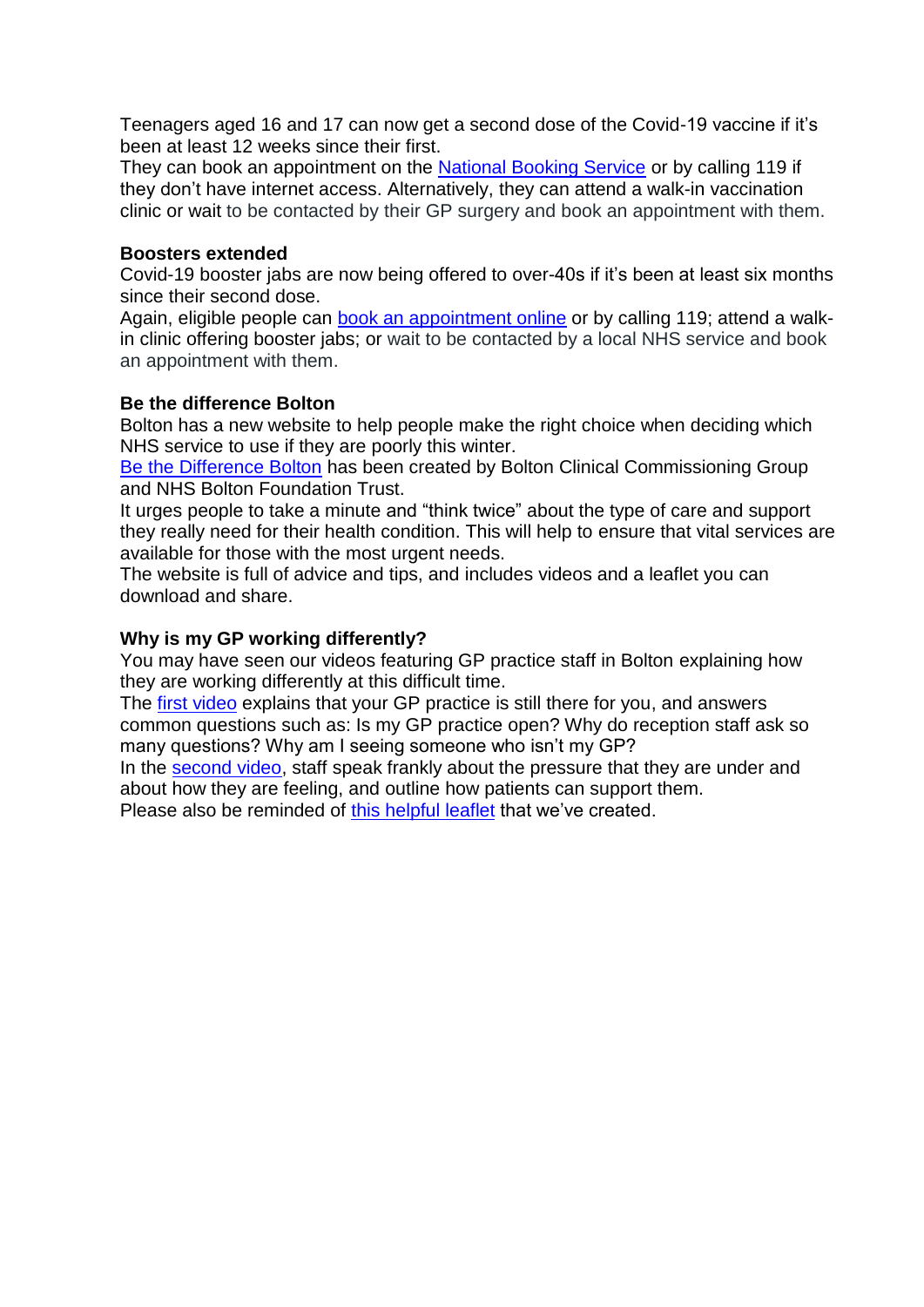

# **Covid-19 vaccination during pregnancy**

You may find the following information useful if you are pregnant, trying to conceive or are breastfeeding, and have questions about the Covid-19 vaccine:

- [A video by Dr Nikki Kanani,](https://youtu.be/UYsXks9wjdw) a GP and medical director of primary care for NHS England.
- A guide to Covid-19 vaccination: information on pregnancy and breastfeeding in [English,](https://www.boltonccg.nhs.uk/media/7585/pregancy-19_vaccination_info_english.pdf) [Arabic,](https://www.boltonccg.nhs.uk/media/7584/pregnancy-arabic.pdf) [Gujarati,](https://www.boltonccg.nhs.uk/media/7581/pregnancy-vaccination_guide_gujarati.pdf) [Polish,](https://www.boltonccg.nhs.uk/media/7582/pregnancy-vaccination_guide_polish.pdf) and [Urdu.](https://www.boltonccg.nhs.uk/media/7583/pregnancy-vaccination_guide_urdu.pdf)
- A range of [information for pregnant women about Covid-19 vaccination](https://www.rcog.org.uk/en/guidelines-research-services/coronavirus-covid-19-pregnancy-and-womens-health/covid-19-vaccines-and-pregnancy/) by the Royal College of Obstetricians and Gynaecologists.

Pregnant women who have questions about the Covid-19 vaccination can also ask a midwife at the [drop-in maternity clinics](https://www.boltonccg.nhs.uk/media/7586/a1-nhs-bolton-foundation-trust-questions-about-your-pregnancy-copy.jpg) at Bolton Council of Mosques, Vicarage Street, Bolton, BL3 5SE. They take place every Monday from 9am-12pm.

### **Lean more about Kooth**

Professionals working with 18-25 year olds can find out more about the online mental wellbeing support for children and young people in Bolton provided by Kooth. Join a free webinar from 1pm to 2pm on Tuesday, December 14 – click here to [register.](https://www.eventbrite.co.uk/e/208043613047)

Kooth works directly with schools to promote its services and wants to make sure that those beyond school age have the same level of knowledge about the service.

#### **Celebrating the work of local charities**

Bolton CVS (Community and Voluntary Services) will be celebrating the work of local charity, voluntary, community and social enterprise organisations on Friday, December 17.

The online event takes place from 10am to 11am. [Find out more and register to take](https://www.boltoncvs.org.uk/civicrm/event/info?id=1109&reset=1)  [part.](https://www.boltoncvs.org.uk/civicrm/event/info?id=1109&reset=1)

#### **Have your say on domestic abuse support proposals**